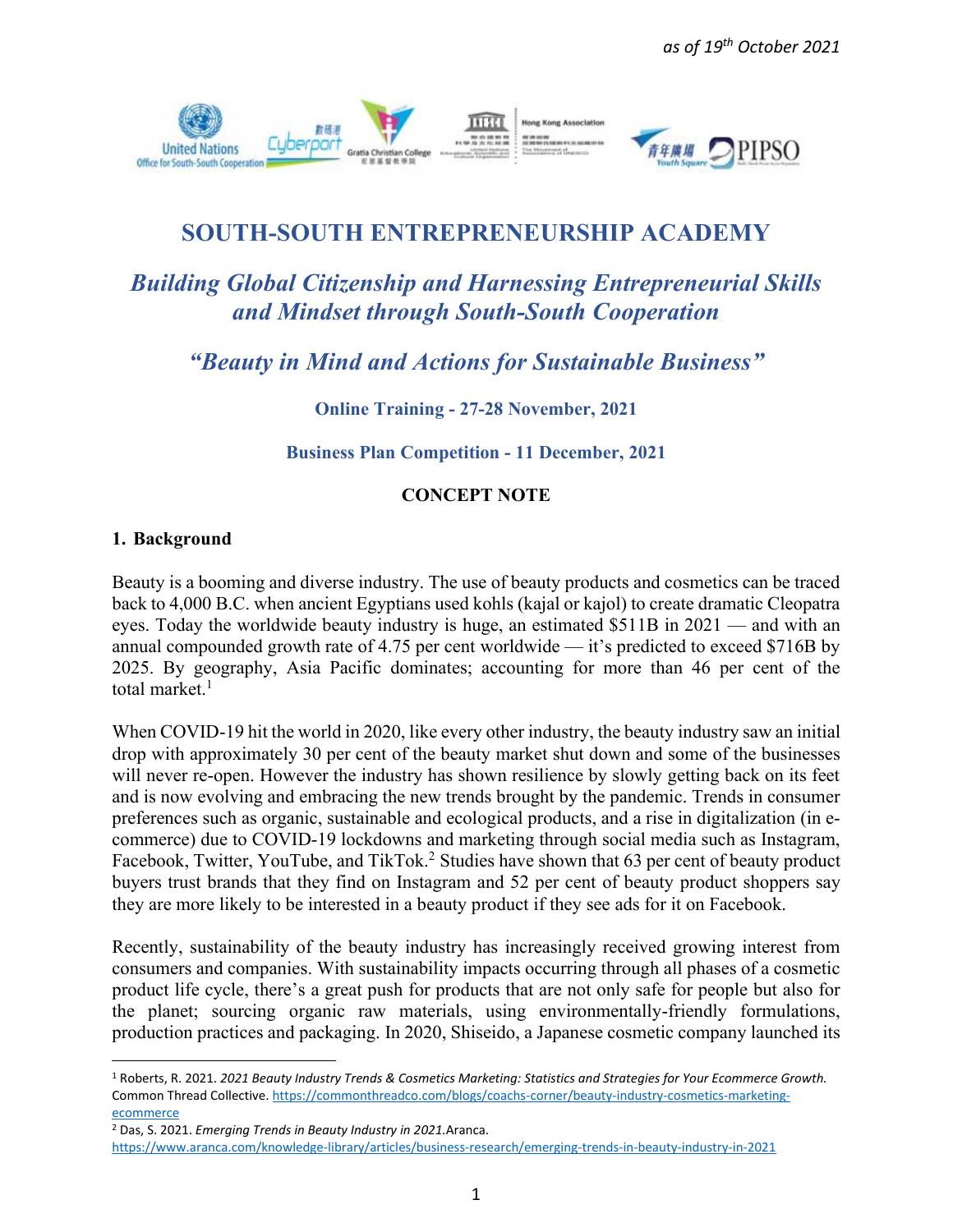Sustainable Beauty Actions (SBAS) global initiative and stated that "we believe that embracing your inner and outer beauty empowers you, inspires those around you and ultimately leads to a better, more beautiful world. We strive to ensure the sustainability of such a world through our innovations."<sup>3</sup> Part of this initiative is their contribution towards SDG 14 through their Blue Project on ocean protection. By developing, innovating, and producing sustainably, beauty companies such as L'Oréal<sup>4</sup> are also able to contribute to the achievement of the Sustainable Development Goals.

#### **2. Objectives**

The 2021 second cohort online training will focus on "beauty entrepreneurship". In particular, the training will help participants to have a head-start in putting together a business plan and to be able to cope with the diverse and evolving industry.

The objectives of the training in the second cohort of 2021 are to explore new possibilities of entrepreneurship in the beauty industry, which will contribute to the attainment of SDG 9; develop sustainable ingredients and technologies through innovation and SDG 3: striving to produce the healthiest and purest beauty products in the market. The training will be led by entrepreneurs in the sector.

#### **3. Expected Outcomes**

- Understanding by youth of the beauty industry.
- Understanding of digital transformation in the beauty industry.
- Development of ideas of a business plan for a successful start-up.
- Link with sources for seed financing.
- Development of a global entrepreneur network through bringing youth from different regions in Asia-Pacific and Africa to work together.

#### **4. Organizers**

The event is organized by the United Nations Office for South-South Cooperation (UNOSSC), the Centre for Business/Social Sustainability and Innovations (BSSI) of Gratia Business School of Gratia Christian College, with support from the Government of Hong Kong SAR (Cyberport and Youth Square), UNESCO Hong Kong Association and the Pacific Islands Private Sector Organisation (PIPSO).

*UNOSSC* continually seeks to showcase and transfer forward-thinking Southern development solutions to development partners to meet the critical development challenges of today.

<sup>4</sup> LÓREAL. 2020. L'Oréal's Contribution to the United Nations Sustainable Development Goals [https://www.loreal.com/en/articles/sharing-beauty-with-all/loreals-contribution-to-the-united-nations-sustainable](https://www.loreal.com/en/articles/sharing-beauty-with-all/loreals-contribution-to-the-united-nations-sustainable-development-goals/)[development-goals/](https://www.loreal.com/en/articles/sharing-beauty-with-all/loreals-contribution-to-the-united-nations-sustainable-development-goals/)

<sup>3</sup> Tan-Gillies, H. 2020. *Shiseido launches Sustainable Beauty Actions campaign*. The Moodie Davitt Report. <https://www.moodiedavittreport.com/shiseido-launches-sustainable-beauty-actions-campaign/>